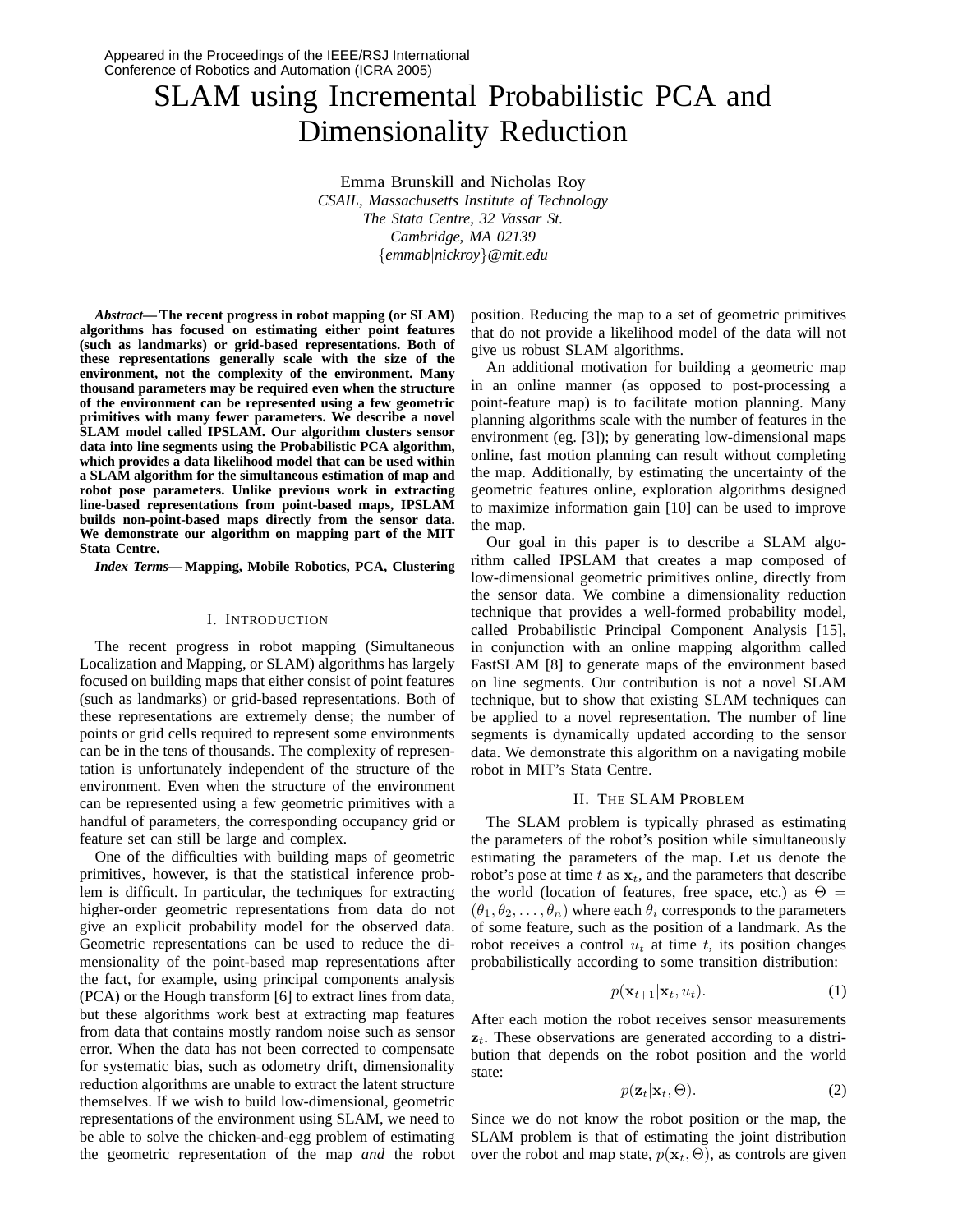and sensor measurements are received. The Bayes' filter is most commonly used to perform this estimation:

$$
p(\mathbf{x}_{t+1}|u_t) = \int_{\mathbf{X}_t} p(\mathbf{x}_{t+1}|\mathbf{x}_t, u_t) p(\mathbf{x}_t) d\mathbf{x}_t \quad (3)
$$

$$
p(\mathbf{x}_{t+1}, \Theta | \mathbf{z}_t) = \frac{p(\mathbf{z}_t | \mathbf{x}_t, \Theta) p(\mathbf{x}_t, \Theta)}{p(\mathbf{z}_t)}.
$$
 (4)

Equations 3 and 4 are updated after each control and each sensor measurement, to maintain a posterior estimate  $p(\mathbf{x}_t, \Theta | \mathbf{z}_t, u_t).$ 

The choice of map representation, or the form for  $p(\mathbf{x}_t, \Theta)$ , is a key factor in any SLAM algorithm. In mapping based on grids, the distribution is typically factored into a distribution  $p(\mathbf{x}_t)$  and a multinomial  $p(\Theta)$ , both of which are jointly optimized offline. In Kalman filter-based SLAM, the joint distribution is represented as a multivariate Gaussian with some mean and covariance. The Kalman filter approach is popular because it allows for very efficient updates in worlds with a small number of parameters and can be extended to efficient updates in large worlds with appropriate decomposition [2]. However, because a motionsensor update is  $O(n^2)$  (where *n* is the total number of parameters in  $x$  and  $\Theta$ ), the estimation problem becomes progressively more computationally challenging as the size and complexity of the world increases.

This is one of the primary difficulties in SLAM—the problem of representational complexity. As the size of the world increases, so can the complexity of the estimation problem, even if the structure of the world itself does not increase significantly in complexity. Estimating a map that consists of a long corridor should not increase quadratically in the length of the corridor, but building a point-based map requires tracking point features down the entire length, which increases the number of features as the corridor gets longer. The recent arrival of constant-time SLAM algorithms such as Atlas [2] or the Sparse Extended Information Filter [13] mean that the statistical inference procedure itself need not scale at all with the number of features, but the complexity of the representation still does. This motivates a potential for low-dimensional geometric representations to be useful.

# III. DIMENSIONALITY REDUCTION

Given a large number of point features that all correspond to the same environmental structure, a reasonable approach might be to use a dimensionality-reduction technique to extract higher-order, lower-dimensional representations that still capture the data. One such representation is Principal Components Analysis, that computes a set of basis functions that can be linearly combined to represent a collection of data; PCA has been used extensively in the vision community to find low-dimensional representations of very high-dimensional images, such as faces [16]. If we apply PCA to appropriately clustered sets of point features in a map, we can extract line segments to represent each cluster of point features, generating very efficient representations, e.g., a wall containing 1,000 point features in a 2-d world could be represented using just the 4 parameters of the endpoints of 2-d line segment.

Although this approach has been applied successfully in a number of applications to convert point-feature-based models into line-segment based models (e.g. [7], [12], [14]), the problem is that current SLAM approaches (building the initial map) still require coping with the representational complexity of the point-features during the map-building process. What we would like is to build a model of the environment directly from line segments.

Tardös et al. [12] demonstrated that higher-order features can be extracted from directly from collections of sensor data using the Hough transform however, as with most existing dimensionality reduction techniques such as PCA or line fitting, their approach does not contain the probabilistic models of the data necessary for robust SLAM. Although PCA can be viewed in probabilistic terms as finding a low-dimensional manifold that maximizes the likelihood of the data, but it does not provide a well-formed probability distribution over the manifold itself. Without a likelihood model of the data, we cannot compute  $p(\mathbf{z}_t|\mathbf{x}_t, \Theta)$  as in equation 4.

# *A. Probabilistic PCA*

The Probabilistic PCA algorithm developed by Tipping and Bishop [15] does provide a way to compute a lowdimensional representation with a well-formed probability distribution of higher dimensional data. Let us consider the problem of fitting some data  $Z$  of dimension  $d$  to some lower-dimensional parameterization  $\zeta$  of dimension q. If this lower-dimensional parameterization of Z is linear, then we want some projection matrix W and offset  $\mu$  so that  $\mathbf{Z} =$  $W\zeta+\mu$ , where  $\mu$  is the mean offset of the data. However, for data that only approximates a line (because of measurement noise, for instance), no such W exists. The best we can do is minimize the error in representation, typically choosing to minimize squared-error such as in conventional PCA so that

$$
\mathbf{W} = \underset{\mathbf{W}}{\operatorname{argmin}} \, ||\mathbf{Z} - \mathbf{W}\zeta + \mu||^2. \tag{5}
$$

Instead let us explicitly represent the noise  $\epsilon$  present in the observations:

$$
\mathbf{Z} = \mathbf{W}\zeta + \mu + \epsilon \tag{6}
$$

If we assume isotropic noise  $\epsilon \sim N(0, \sigma^2 \mathbf{I})$  and a normal distribution of the low dimensional parameterization  $\zeta$ , we can compute the marginal distribution of Z:

$$
p(\zeta) = \mathcal{N}(0, 1) = (2\pi)^{-q/2} \exp\left\{-\frac{1}{2}\zeta_i^T \zeta_i\right\}
$$
 (7)

$$
p(\mathbf{Z}) = \int p(\mathbf{Z}|\zeta)p(\zeta)d\zeta
$$
\n
$$
\Rightarrow p(\mathbf{Z}) \sim N(\mu, C) \tag{9}
$$

where

$$
\mathbf{C} = \mathbf{W}\mathbf{W}^T + \sigma^2 \mathbf{I} \tag{10}
$$

Equation 8 follows from the total law of probability, and equation 9 follows from combining equations 8, 6 and 7. Equation 9 defines a probability model of the high dimensional observations and which means the likelihood of any observation z can be directly computed given the model and C. Tipping and Bishop [15] show that the maximum likelihood estimates of the parameters  $W_{ML}$ ,  $\sigma^2$  and  $\mu$ occur when  $\mu$  is equal to the mean of the observations, and

$$
\mathbf{W}_{ML} = \mathbf{U}(\Lambda - \sigma^2 \mathbf{I})^{1/2} \mathbf{R} \tag{11}
$$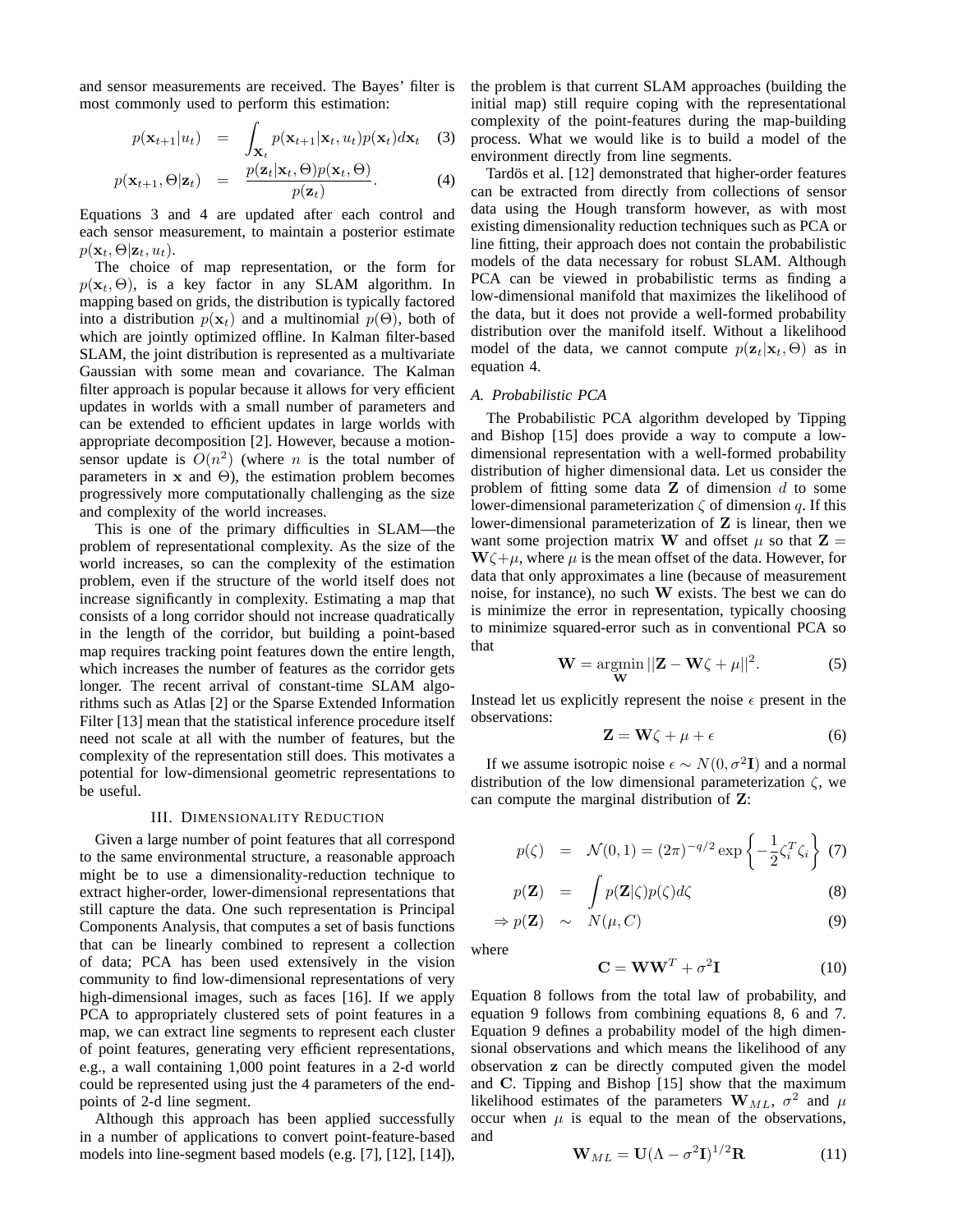where  $\bf{R}$  is an arbitrary rotation matrix and U and  $\Lambda$  are the principal eigenvectors and eigenvalues respectively of the observation covariance matrix,

$$
S = \frac{1}{N} \sum_{i=1}^{N} (\mathbf{z}_i - \mu)(\mathbf{z}_i - \mu)^T, \qquad (12)
$$

for  $N$  observations in  $Z$ . At the maximum likelihood point (where  $W = W_{ML}$ ) the maximum likelihood estimate for  $\sigma^2$  is

$$
\sigma_{ML}^2 = \frac{1}{d-q} \sum_{j=q+1}^d \lambda_j \tag{13}
$$

where  $\lambda_i$  is the jth eigenvalue of the observation covariance matrix (eigenvalues are ordered by descending magnitude). In the case of computing the 1-D parameterization of 2- D data,  $\sigma_{ML}^2$  is just the eigenvalue of the non-principal component, or in other words, the variance perpendicular to the principal component of the observations.

Notice that we can recover conventional PCA by maximizing

$$
\lim_{\sigma^2 \to 0} \mathcal{L}(p(\mathbf{Z})),\tag{14}
$$

that is, the likelihood of the data as  $\sigma^2$  goes to 0. This would allow us to recover W from the data (and a low-dimensional representation), but would not provide a probability model of the data.

There are two key properties to this model that are beneficial to the problem at hand. First we now have an explicit probability model of the data,  $p(\mathbf{Z})$ , allowing us to compute the likelihood of any observation. Second, this probability model also can be used to compute the parameters for a mixture of such models using *Expectation-Maximization* as described by Tipping and Bishop [15]. Therefore, given a known set of features, this method can be used to compute the set of 1-D principle components which maximizes the likelihood of the data. For example, once the number of walls  $n$  is estimated, probabilistic principal component analysis (PPCA) can be used to compute the set of  $n$  1-D vectors that maximize the likelihood of the underlying 2-D laser range data points.



Fig. 1. Probabilistic Principal Components Analysis.

Two immediate issues arise when using this approach in an incremental fashion to do SLAM. The first is how to determine the number of features (or number of mixtures) over which to perform PPCA, since this is typically not known in advance. The second is how to do PPCA incrementally so that as new data arrives, the parameters of the old features are updated accordingly.

# *B. Determing the Number of Low Level Features*

The problem of estimating the number of line segments present in the environment, or the number of mixtures to be used in PPCA, is very similar to the problem of determining  $K$  in the  $K$ -means algorithm. Without prior knowledge of the domain, it can be very difficult to pre-select the correct number of clusters, yet important, since both K-means and mixtures of PPCA perform poorly with bad choices of the  $K$  or the number of mixtures. To remedy this problem, Pelleg and Moore [9] created X-means, an algorithm which determines the best  $K$  (out of a range of  $Ks$ ) number of clusters for a dataset. Their algorithm uses the Baysian Information Criteria to determine when to split a cluster into two. Hammerly and Elkan [4] improved upon their result in an algorithm G-means which uses the Anderson-Darling (AD) statistic to split clusters until the data allocated to each cluster passes the hypothesis of being normally distributed  $(A<sup>2</sup>(Q) > 1.035$ , which corresponds to the probability the distribution is Gaussian is  $> 99\%$ ). This result avoids the Xmeans assumption of the data being spherically distributed about a center.

In our approach we integrate G-means with PPCA to produce an algorithm which determines online the best number of mixtures and the best parameters of those mixtures to fit the data at hand. The parameters of the model are further improved by excluding outlier points (those points whose probability under the cluster that maximizes their likelihood is less than a given threshold, typically 1%) and recomputing the clusters' parameters.

# *C. Incremental Probabilistic PCA*

In online SLAM, a robot moves through a new environment. At each time step, the robot receives new observations and integrates these observations into a map and estimate of its trajectory. Probabilistic PCA, in combination with Gmeans, produces a mixture of  $K$  low dimensional models when given a set of observations. To compute maps incrementally, a simple solution would be to store all observations, and at each new time step add in the new observations and re-run PPCA+G-means on the entire dataset. However, this approach is undesirable for two reasons. First, it becomes intractable to store all raw observations if the robot is on a prolonged period of exploration. More importantly, it is computationally expensive to run PPCA+G-means on the entire observation set at each time step.

Instead, we propose to maintain only a compact representation of the incremental map using the principal components and variances obtained from PPCA. At each new time step, a new set of observations are received. These new observations are processed by PPCA+G-means to produce a set of  $K'$  new clusters or principal components that succinctly represent the new observations. These  $K'$ clusters are then merged with the  $K$  clusters of the prior map representing the state of the world up through the previous time step. There are two main components to the merge procedure: the cluster correspondance problem (determining the mapping between old clusters and new clusters) and the cluster parameters update problem (how to merge two associated clusters).

# *D. Cluster Correspondence*

Cluster association is determined by calculating a metric between every pair  $(k_i \in K, k'_j \in K')$  pair of clusters. For each pair of clusters, first the dot product is computed between the normalized principal component vectors of the two clusters. If the dot product is below certain threshold (in our experiments, a difference in angle of  $60°$  was used,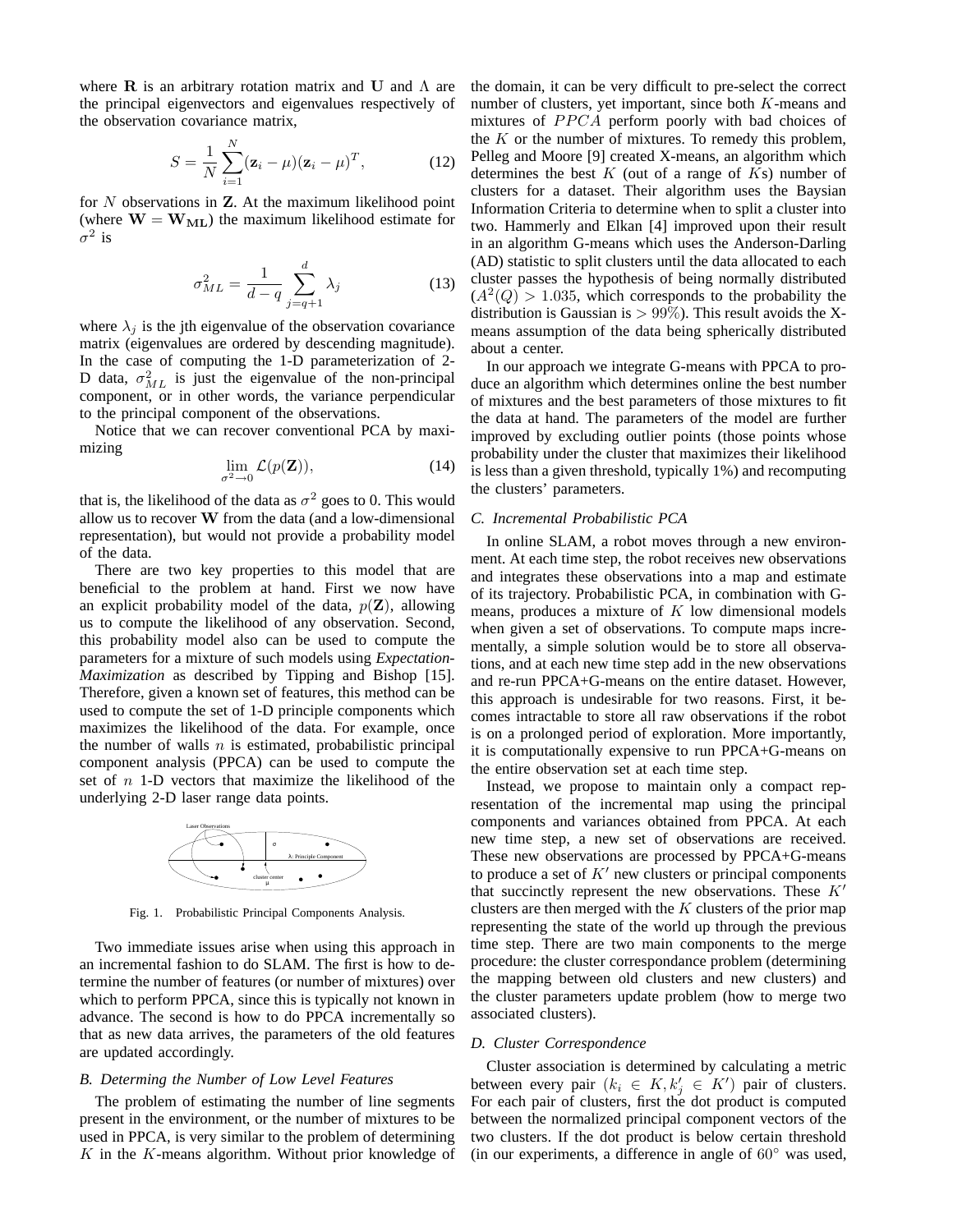chosen experimentally) then the distance measure is set to  $+\infty$ , to indicate that these two clusters should not be merged. Otherwise, if the cluster centers are within the sum of the principal variances of the two clusters, another metric is computed. Alternatively, the distance between the cluster centers is used as a metric.

Cluster matching is done greedily by sequentially matching the next pair of clusters that have the smallest distance metric up to some distance threshold.

# *E. Cluster Merging*

Once cluster association has been performed, the map parameters must be updated. If an old cluster has no match, its parameters are left unchanged. If a new cluster has no match, it is added to the new map only if it has the support of a sufficient number of observations, and its non-principal component variance is low. The motivation here is to add in new features to the map only if they are well defined (represent 1-D features well, as represented by low nonprincipal component variance (see figure 2 and note that if  $\sigma^2$  is small the model becomes line-like)) and help explain a good number of the new observations.

For cluster pairs  $(k', k)$ , their parameters must be merged to compute a new cluster. This is done using a variant of Weng et. al. [17]'s Incremental Principal Component Analysis (IPCA) algorithm. IPCA provides a way to iteratively re-estimate the principal components of a data set without requiring the storage of all data. Let  $z_m$  be the mth ddimensional observation and  $A = \sum_{i=1}^{m} (z_i - \mu)(z_m - \mu)^T$ be the  $dx/d$  sample covariance matrix. Then letting  $x_i$  be the ith normalized estimate of an eigenvector of A (and  $\lambda$  the corresponding eigenvalue) yields

$$
Ax_i = \sum_{i=1}^{m} (z_i - \mu)(z_i - \mu)^T x_i = \lambda x_i \equiv v_m \tag{15}
$$

Note that by maintaining  $v_m$  the current estimate of the eigenvalue and eigenvector can be computed by  $\lambda = ||v||$ and  $x_i = v/||v||$ . By initially setting  $v_0$  to the principal component of the first observation set, recursive estimation of  $v_m$  is possible.

$$
v_m = \frac{m-1}{m}v_{m-1} + \frac{1}{m}(z_m - \mu)(z_m - \mu)^T \frac{v_{m-1}}{||v_{m-1}||}
$$
 (16)

This has the intuitive effect of pulling the old estimate of the principal component towards the new observations.



Fig. 2. The process of incorporating a new cluster into the existing map. This procedure allows the computation of merged principal components from an old and new cluster. The merged

cluster center is computed by taking a weighted average of the old and new cluster centers. See figure 2 for an illustration of this procedure.

#### IV. FAST SLAM

So far we have described how to incrementally compute a set of clusters or line segments that represent a map of the environment. We now explain how the line segment estimation is used to produce a complete SLAM model.

#### *A. Robot Pose Estimation*

Robot pose estimation is computed using particle filtering in a manner similar to Thrun's FastSLAM [13]. A collection of particles S representing possible robot trajectories and current poses is maintained. At each time step  $t$ , each particle i generates a new estimate of the robot's pose using the new translation and rotation odometry reading  $u_t$ 

$$
s_t^{[i]} \sim p(s_t^{[i]} | u_t, s_{t-1}^{[i]})
$$
\n(17)

where Gaussian noise associated with translation and rotation is added as part of the motion model.

#### *B. Map Estimation*

At each time step  $t$ , a new set of environmental observations  $Z$  is received. Then each particle  $i$  computes a map of the environment represented by a set of line segments or clusters  $C_i$  using the incremental probabilistic principal component analysis procedure described above.

# *C. Particle Resampling*

Initially all particles simply update the robot's pose based on the new odometry reading. This creates a particle set whose distribution is independent of the environmental observations. To correct for this, importance sampling [11] weights each particle based on the likelihood of the observations given the particle pose, and performs weighted resampling to generate a new particle set. In the present scenario, PPCA provides a probability distribution over the data for a given cluster. A particle i's weight  $w_i$  at iteration  $t$  is thereby computed by:

$$
w_i = \prod_{j=1}^{|Z^{[t]}|} \max p(z_j^{[t]} | \mathbf{C_i})
$$
 (18)

In other words, each measurement is assigned to the cluster that maximizes its probability, and so the weight of a particle represents the likelihood it assigns to the current set of observations  $Z^{[t]}$ .

Particles are then resampled with replacement before the next time step. The complete algorithm can be seen in table I.

# V. EXPERIMENTAL RESULTS

Our algorithm was tested on a dataset collected from the MIT Stata center. 201 particles were used. Figure 4a shows the true robot trajectory compared to the mean particle trajectory over time. The alignment is generally good; unfortunately this data set does not close the large loop entirely, but we see that the small loop in the trajectory is closed appropriately, and the small shift at the end of the trajectory would no doubt be corrected with more data. (It is possible to introduce arbitrary error in the  $L_2$  norm between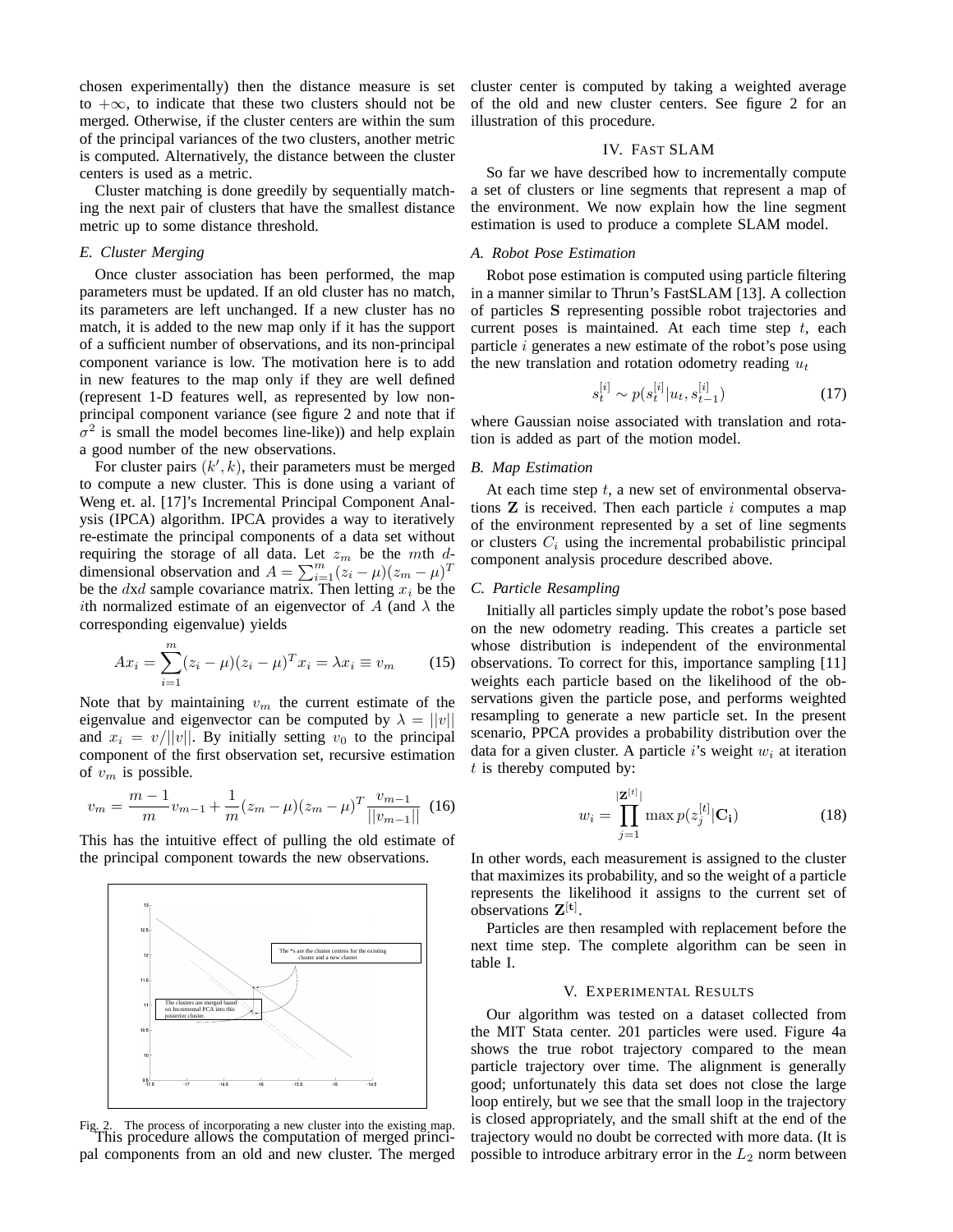

(a) Corrected trajectory and true trajectory (b) Low-dimensional Clusters



Data<br>Clusters



(c) Registered laser data (d) Reconstructed laser data

Fig. 4. The map built from SLAM using the low-dimensional representation. (a) The corrected trajectory is the solid black line, and the true trajectory is the solid grey line. The true trajectory was found by tracking the robot's position in a pre-built grid map. (b) The constructed map, represented by the clusters. (c) The map as represented by registered laser data. (d) The map as represented by the low-dimensional projection of laser data.



Fig. 3. The map built from pose estimates given by raw odometry. As expected, the error in the pose estimates accumulates and the resulting map is poor.

a perfect map and ground truth by rotating the map about the start pose before comparison. The trajectory shown here follows a correction procedure to shift and rotate the map back to the best orientation possible for minimizing error.)

Figure 4b shows the map clusters associated by the mean particle on top of the laser data. Note that the clusters are probability distributions, not line segments, and are therefore plotted by showing one standard deviation of the data likelihood distribution on either side of the cluster center; the clusters may seem shortened but are capable of representing more structure than is plotted. Data points whose likelihood under any cluster was lower than a threshold (0.01) were not used in computing cluster parameters, and data with probability less than  $10^{-8}$  are not displayed. The map has clearly captured the majority of the high level structure of the environment, using a fraction of the parameters needed for a point based representation. Indeed, the final mean particle map consisted of 33 clusters, approximately .5% of the parameters needed to represent the full point-based representation. Figure 4c shows the mean particle robot trajectory through the environment.

In addition, the reconstruction of the raw data points was computed by assigning data points to the cluster that maximized their likelihood, projecting down to the low dimensional representation, and then re-projecting up to the high dimensional space. Figure 4d shows the reconstructed data points. As would be desired, the reconstructed data points provide a nice, low noise representation of the environment.

#### VI. RELATED WORK

There is a large body of work on SLAM and only the most relevant results will be discussed here. Tardós et. al. [12] used the Hough transform to group observations into point or plane features when performing concurrent mapping and localization (CML). Similar this paper's approach, they create new features from a set of new measurements, and